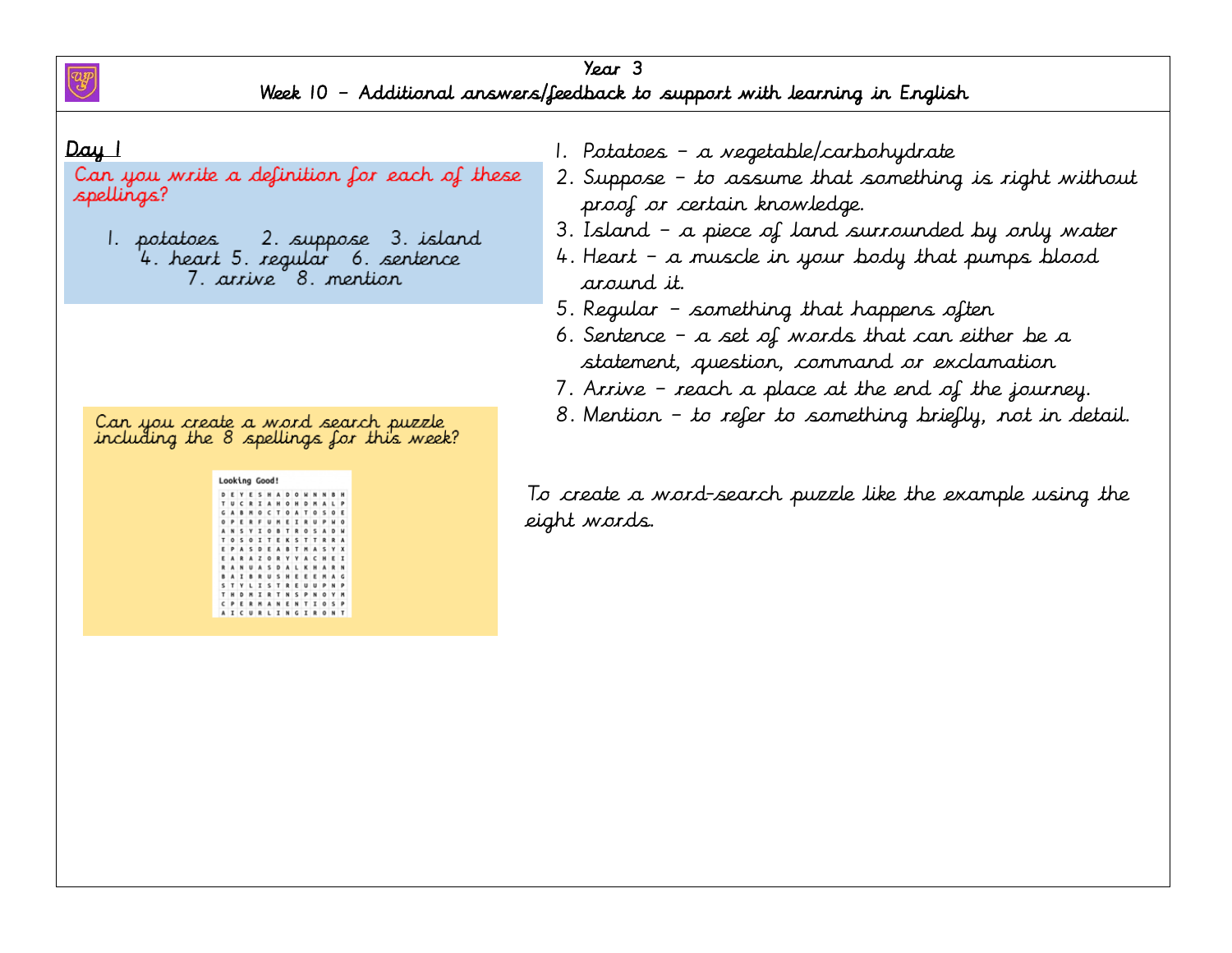Read the text and answer the questions carefully. Remember to use the text!

- 1. Does the write think summertime in the garden is a noisy place? Yes – bees buzzing and singing birds.
- 2. Where do you think the cobra lilly got it's name from?  $-$  it is shaped like a cobra – a kind of snake
- 3. Do you think the fly that is trapped in the cobra lilly knows he can't escape? – No he asks where the ladder is.
- 4. How does the insect tell us that the leaves of the sundew plant are sticky? – He says its like walking on honey in here.
- 5. Look at paragraph 2 and 3, find and copy another word for 'mini beast'. – either of 'insect or creepy crawly'.
- 6. Who do you think would read this text?  $-$  children
- 7. What clues on the page suggest this?  $-$  the pictures and the authors choice of words
- 8. Which plant would the writer describe as lazy?  $-$  cobra lilly as it says it doesn't have to do much
- 9. What is it like on the inside of a Venus Fly Trap? it is hair on the inside of the venus fly trap
- 10. Did you enjoy learning about killer plants? Why? child's own opinion on this and their explanation on why they did/didn't enjoy it.

## Oak Academy

# Fact Retrieval – Non- Chronological Report Lesson 1

- 1. What two adjectives are used to describe the snowl leopard? unique and impressive
- 2. Read the statements and tick whether they are true or false 1, true 2, true 3, false
- 3. What has happened to the snowl leopard's numbers? they have declined dramatically
- 4. Looking at the last sentence which three things will the non-chronological report focus on? appearance, habitat and the diet of this mysterious animal.

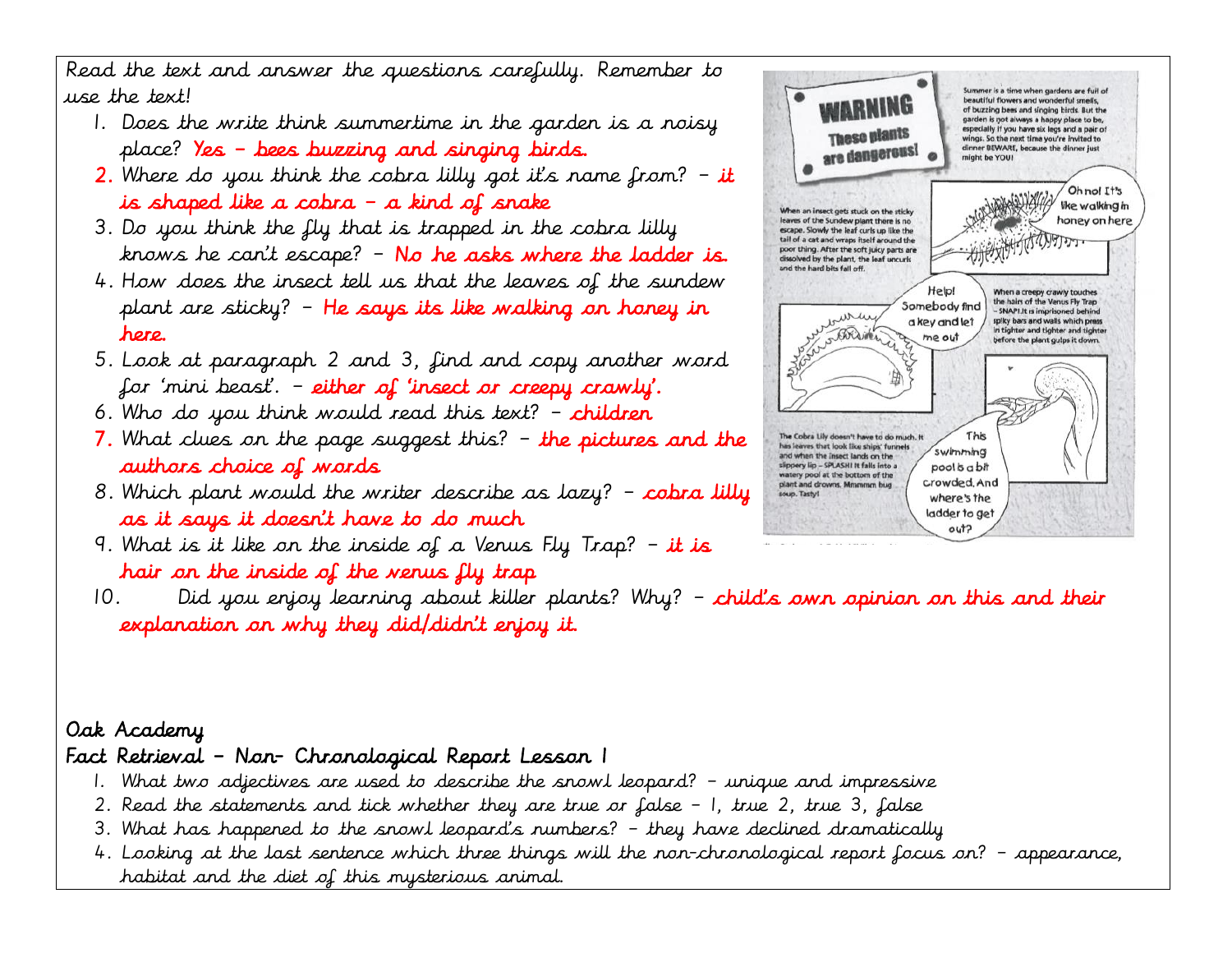#### Day 2

Can you write a sentence for each of these spellings? Ensure each sentence includes the one of the spellings and the spellings are spelt CORRECTLY.

1. potatoes 2. suppose 3. island 4. heart 5. regular – 6. sentence 7. arrive 8. mention

A series of sentences including one of the spellings in each. These must include

- Capital letters
- Fullstops
- Conjunctions
- Expanded noun phrases (where appropriate) The spellings must be spelt CORRECTLY.

Can you sort the spelling for this<br>week into word classes? Adverb Verb Adjective *Naur* 

- 1. Potatoes noun
- 2. Suppose verb
- 3. Island noun
- 4. Heart noun
- 5. Regular adjective
- 6. Sentence noun
- 7. Arrive verb
- 8. Mention verb

## Oak Academy

### Reading Comprehension – Non-Chronological Report Lesson 2

- 1. Why does the author use the phrase 'distinctive features' to describe the snowl leopards? So we know that the snowl owl is different and will stand out because it's features are not like others.
- 2. What does the phrase 'dramatically declining' suggest about the number of snowl leopards? That the number of snowl leopards is lowering quickly and by a large amount each time.
- 3. How does the author show the snowl leopards have only just been studied in their natural environment? – 'by studying their behaviour in the wild'
- 4. In the last sentence, which word does the author use to suggest that not much is known about snowl leopards? – 'mysterious animal'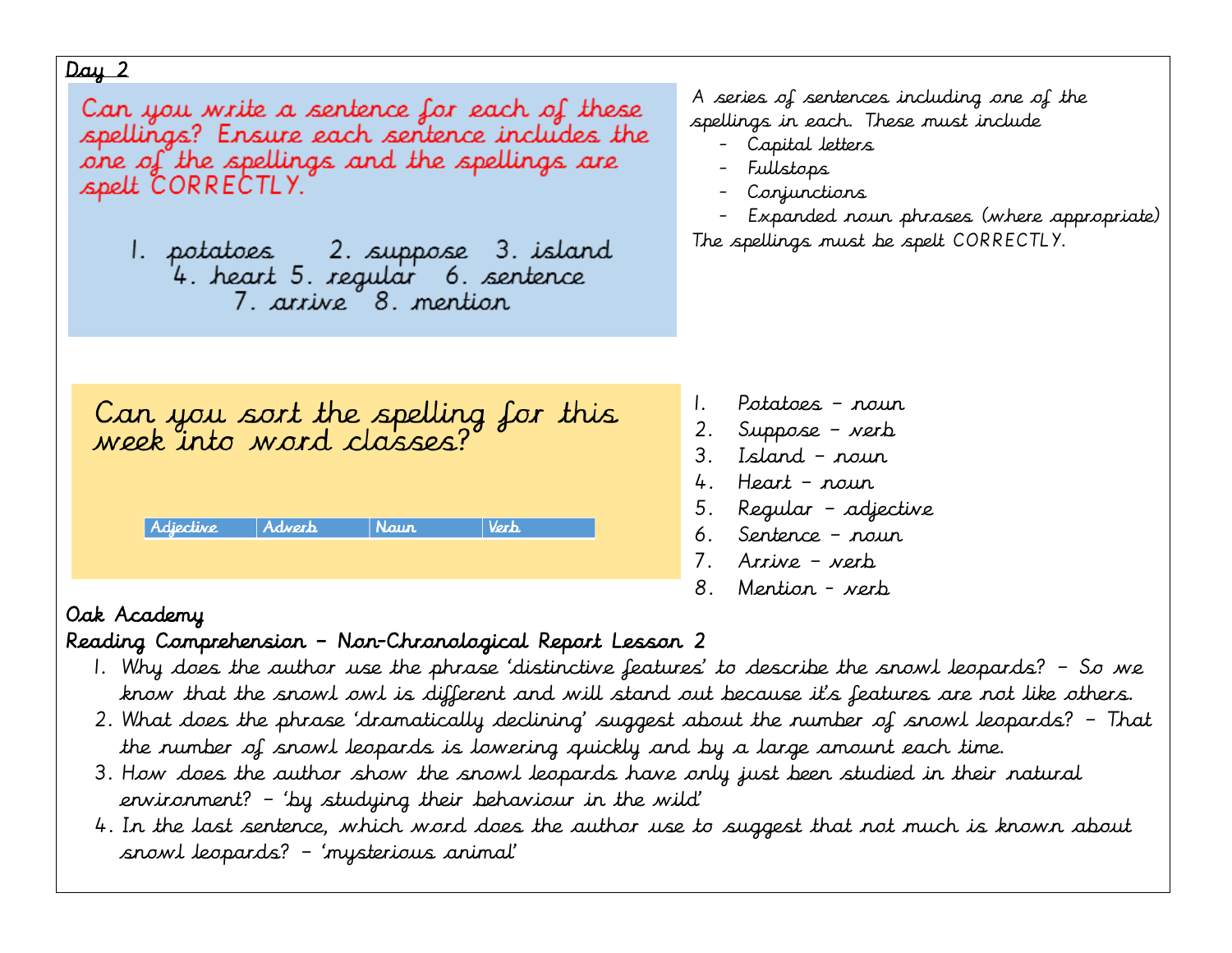#### Day 3

.

| These words are all spelt incorrectly can<br>you spot the mistakes and correct them?                                                                                                                                                                                                                                                                                                                                     | 4<br>5<br>Е                            |
|--------------------------------------------------------------------------------------------------------------------------------------------------------------------------------------------------------------------------------------------------------------------------------------------------------------------------------------------------------------------------------------------------------------------------|----------------------------------------|
|                                                                                                                                                                                                                                                                                                                                                                                                                          |                                        |
| Complete these sentences using words from your spellings<br>of the week.<br>l. We're having jacket ___ for tea tonight, I'm having<br>mine with bears.<br>2. I _______ you can share mine.<br>3. If you could take only one thing to a desert ____ with<br>you, what would it be?<br>4. I have some sweets in the shape of a $\rule{1em}{0.15mm}$<br>5. This is becoming a ______ occurrence, you being late<br>to work. | Ι.<br>2.<br>3.<br>4.<br>5.<br>6.<br>7. |
| 6. I cannot believe you have only written one<br>7. You best make sure that the cake is in the fridge before                                                                                                                                                                                                                                                                                                             | 8.                                     |

- they  $\_\_\_\_\$ . 8. Could you \_\_\_\_\_\_ it to her? I think she might have forgotten.
- Oak Academy

### Reading Comprehension Answers – Non-Chronological Report Lesson 3

- 1. The word 'habitat' is an example of which feature of the structure of a non-chronological report? Subheading
- 2. Question marks can be a feature including in non-chronological reports. Why do you think the author uses a question at the beginning of a paragraph? – To encourage the reader to think about the topic before reading on and to 'hook' them in,
- 3. The word 'so' is an example of which feature? coordinating Conjunction
- 4. Find and copy an adverb from the opening line. Surprisingly
- 5. When they are not hunting is an example of which feature? Fronted adverbial phrase
- 1. Potatoes
- 2. Suppose
- 3. Island
- 4. Heart
- 5. Regular
- 6. Sentence
- 7. Arrive
- 8. Mention
- 1. Potatoes
- 2. Suppose
- 3. Island
- 4. Heart
- 5. Regular
- 6. Sentence
- 7. Arrive
- 8. Mention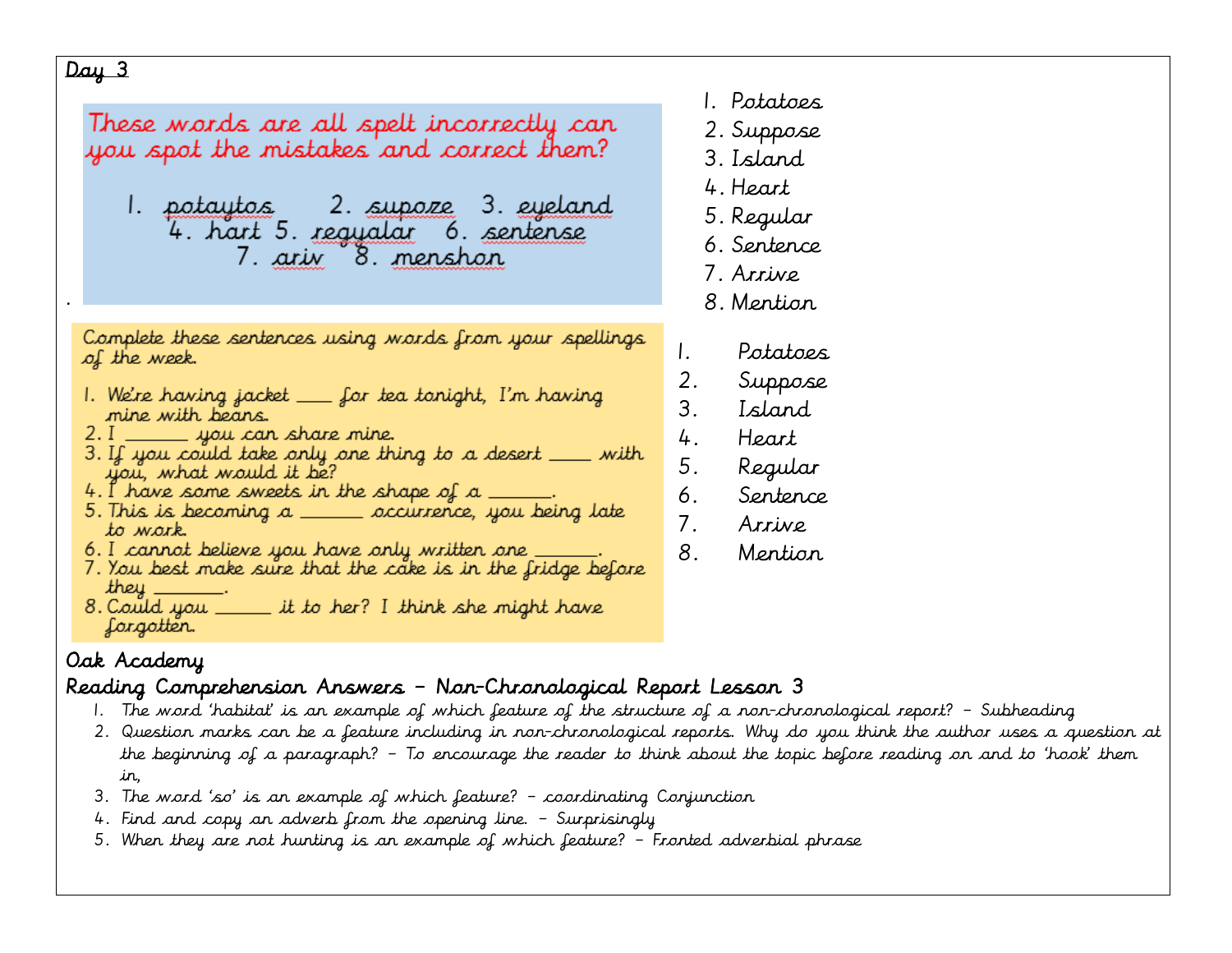Can write these spellings in different ways? Rainbow writing, bubble writing, crayons, felt tips, paints, BE CREATIVE!

1. potatoes \_ 2. suppose 3. island 4. heart 5. regular – 6. sentence 7. arrive 8. mention

The 8 spellings of the week written in as many different ways as they can think of, this can be done in their book or on paper, even on chalk in the garden!

Can you try and come up with a song to remember these spellings? Or a fun way of remembering them for your mini spelling test?

This can be as fun and creative as they want to make it; they can write and record this in their books also!

Maybe write a rap, song, perform a<br>dance, act the words out?

Get creative!

## Oak Academy

## Reading Comprehension Answers – Adventure Story Lesson 4

Complete the sentences using the adverb word bank – The snowl leopard is a unique, impressive animal that UNFORTUNATELY is close to extinction. This has resulted in their numbers DRAMATICALLY declining. The snowl leopard can be an EXTREMELY dangerous predator. AMAZINGLY their wingspan can reach up to 6 foot.

2. How did the animal camouflage? – Skilfully How did the animal fly? Silently How often are they found in their caves? – Usually How well are they adapted to their habitat? – Perfectly

3. Due to their distinctive features – Powerful and majestic, - To help them launch up to 10 metres in one leap,

4. Children to chose their own adverb and adverbial phrase to complete the sentences.

#### $Day 4$